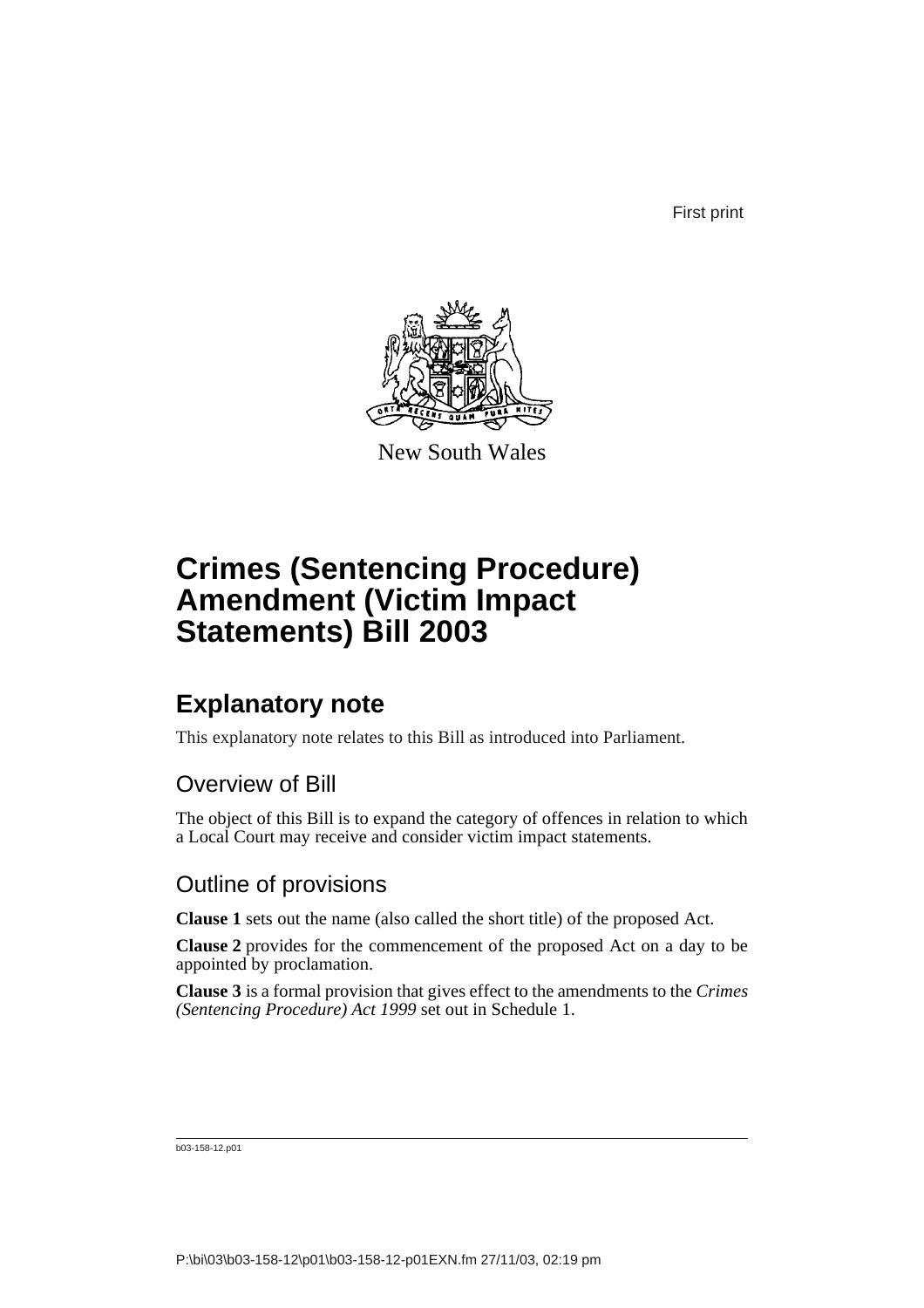Explanatory note

### **Schedule 1 Amendments**

Currently, a Local Court may receive and consider a victim impact statement under Division 2 of Part 3 of the *Crimes (Sentencing Procedure) Act 1999* (the *Principal Act*) in relation to the following offences:

- (a) an offence that results in the death of any person,
- (b) an offence for which a higher maximum penalty may be imposed if the offence results in the death of any person than may be imposed if the offence does not have that result.

**Schedule 1 [1]** amends section 27 (3) of the Principal Act to expand the category of offences in relation to which a Local Court may receive and consider a victim impact statement to include an offence that is referred to in Table 1 of Schedule 1 to the *Criminal Procedure Act 1986* and that is:

- (a) an offence that results in actual physical bodily harm to any person, or
- (b) an offence that involves an act of actual or threatened violence or an act of sexual assault.

Table 1 of Schedule 1 to the *Criminal Procedure Act 1986* sets out indictable offences that are to be dealt with summarily unless the prosecutor or person charged elects otherwise.

**Schedule 1 [2]–[4]** provide for consequential amendments.

**Schedule 1 [5]** enables the making of regulations of a savings and transitional nature as a consequence of the enactment of the proposed Act.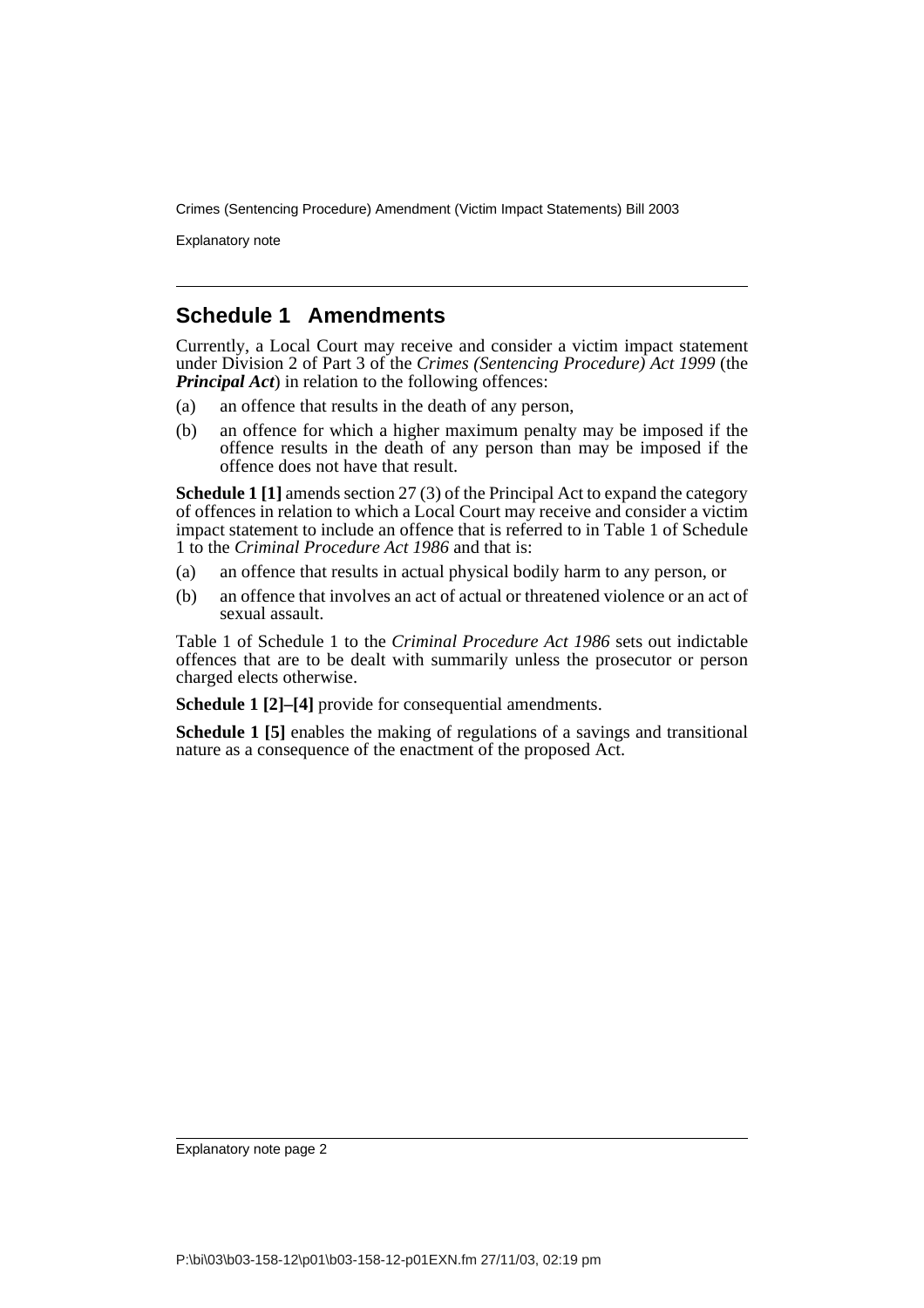First print



New South Wales

# **Crimes (Sentencing Procedure) Amendment (Victim Impact Statements) Bill 2003**

## **Contents**

|                                                              | Page          |
|--------------------------------------------------------------|---------------|
| Name of Act                                                  |               |
| Commencement                                                 | $\mathcal{P}$ |
| Amendment of Crimes (Sentencing Procedure) Act 1999<br>No 92 |               |
| Schedule 1 Amendments                                        | 3             |
|                                                              |               |

b03-158-12.p01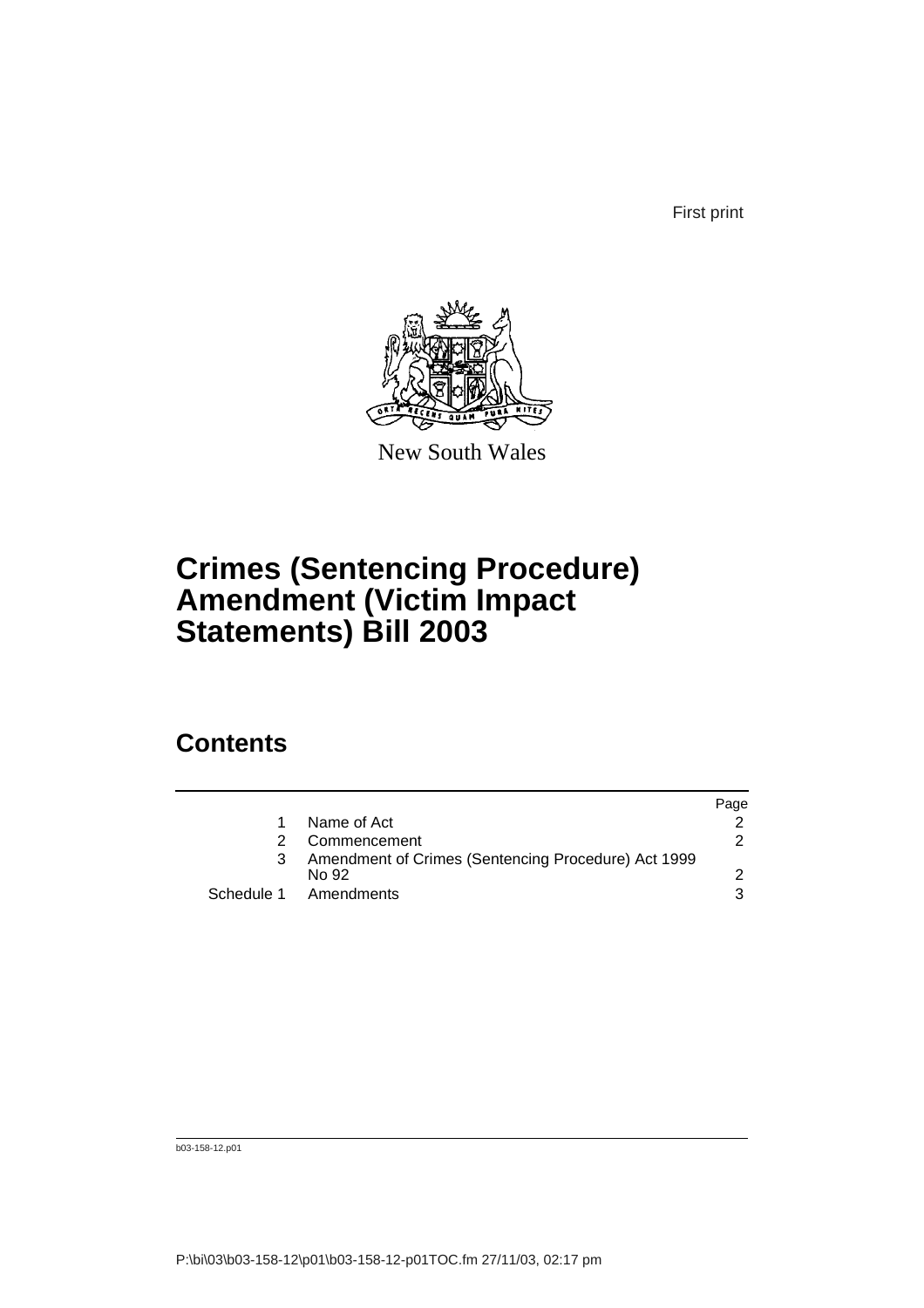**Contents** 

Page

Contents page 2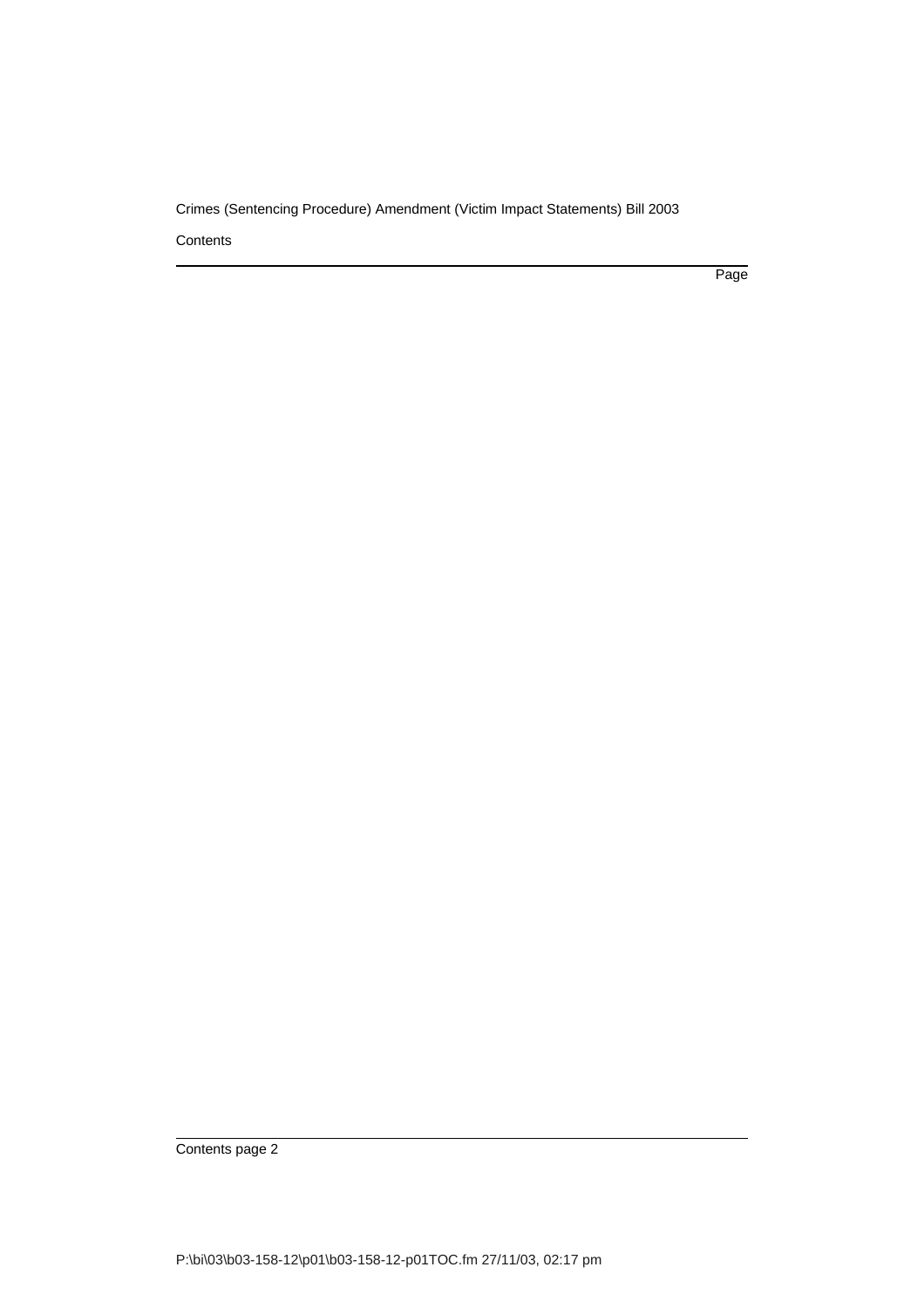

New South Wales

# **Crimes (Sentencing Procedure) Amendment (Victim Impact Statements) Bill 2003**

No , 2003

#### **A Bill for**

An Act to amend the *Crimes (Sentencing Procedure) Act 1999* to expand the category of offences in respect of which a Local Court may receive and consider victim impact statements; and for other purposes.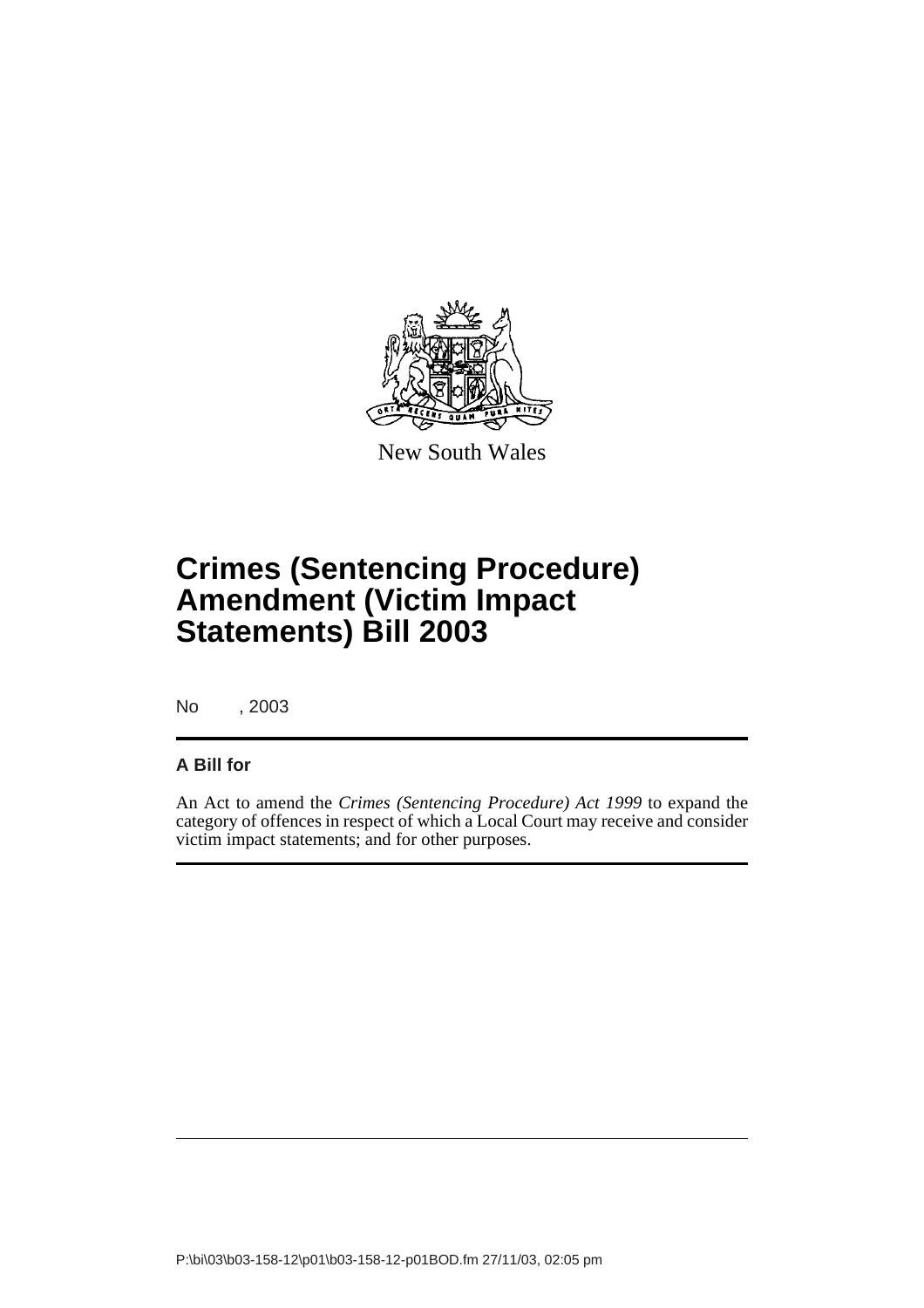<span id="page-5-2"></span><span id="page-5-1"></span><span id="page-5-0"></span>

|   | The Legislature of New South Wales enacts:                                                              |                     |
|---|---------------------------------------------------------------------------------------------------------|---------------------|
|   | Name of Act                                                                                             | 2                   |
|   | This Act is the Crimes (Sentencing Procedure) Amendment (Victim<br><b>Impact Statements</b> ) Act 2003. | 3<br>$\overline{4}$ |
| 2 | <b>Commencement</b>                                                                                     | 5                   |
|   | This Act commences on a day to be appointed by proclamation.                                            | 6                   |
| 3 | Amendment of Crimes (Sentencing Procedure) Act 1999 No 92                                               | 7                   |
|   | The Crimes (Sentencing Procedure) Act 1999 is amended as set out<br>in Schedule 1.                      | 8<br>9              |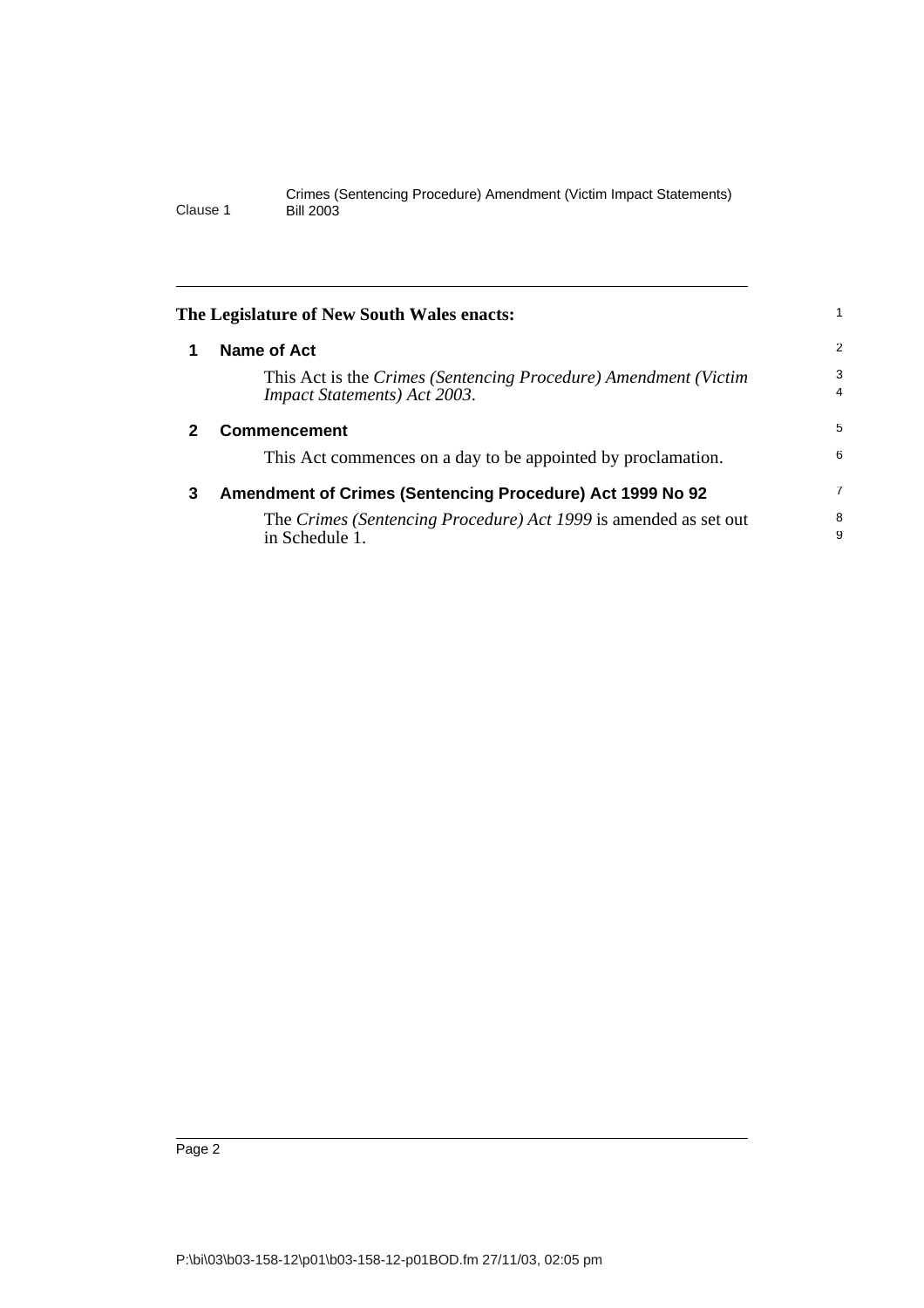Amendments Schedule 1

l.

 $\ddot{\phantom{a}}$ 

<span id="page-6-0"></span>

|     | <b>Schedule 1 Amendments</b><br>(Section 3)                                                                    | $\mathbf{1}$<br>2   |
|-----|----------------------------------------------------------------------------------------------------------------|---------------------|
| [1] | <b>Section 27 Application of Division</b>                                                                      | 3                   |
|     | Insert at the end of section $27(3)(b)$ :                                                                      | $\overline{4}$      |
|     | , or                                                                                                           | 5                   |
|     | an offence that is referred to in Table 1 of Schedule 1 to<br>(c)<br>the Criminal Procedure Act 1986 and that: | 6<br>$\overline{7}$ |
|     | results in actual physical bodily harm to any<br>(i)<br>person, or                                             | 8<br>9              |
|     | involves an act of actual or threatened violence or<br>(ii)<br>an act of sexual assault.                       | 10<br>11            |
| [2] | Section 28 When victim impact statements may be received and<br>considered                                     | 12<br>13            |
|     | Omit "the Supreme Court, Industrial Relations Commission or District<br>Court" wherever occurring.             | 14<br>15            |
|     | Insert instead "a court".                                                                                      | 16                  |
| [3] | <b>Section 28 (5)</b>                                                                                          | 17                  |
|     | Omit "The Supreme Court, Industrial Relations Commission or District<br>Court".                                | 18<br>19            |
|     | Insert instead "A court".                                                                                      | 20                  |
| [4] | <b>Section 28 (6)</b>                                                                                          | 21                  |
|     | Omit the subsection.                                                                                           | 22                  |
| [5] | Schedule 2 Savings, transitional and other provisions                                                          | 23                  |
|     | Insert at the end of clause $1(1)$ :                                                                           | 24                  |
|     | Crimes (Sentencing Procedure) Amendment (Victim Impact<br>Statements) Act 2003                                 | 25<br>26            |

Page 3